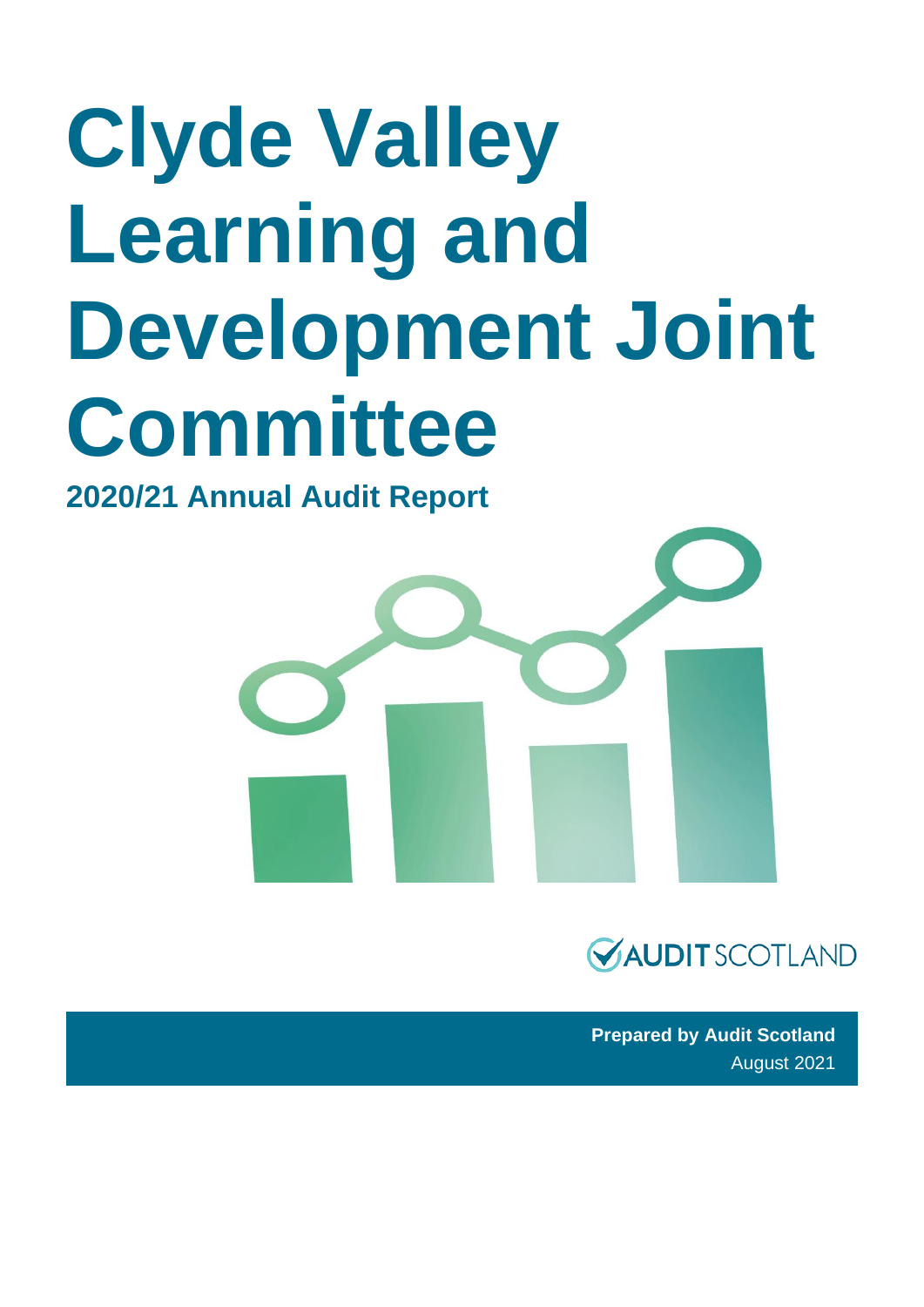### **Contents**

| Key messages                                                   | 3  |
|----------------------------------------------------------------|----|
| <b>Introduction</b>                                            | 4  |
| 1. Audit of 2020/21 annual accounts                            | 6  |
| 2. Financial sustainability and governance statement           | 8  |
| Appendix 1. Significant audit risks                            | 11 |
| Appendix 2. Summary of 2020/21 national performance reports 13 |    |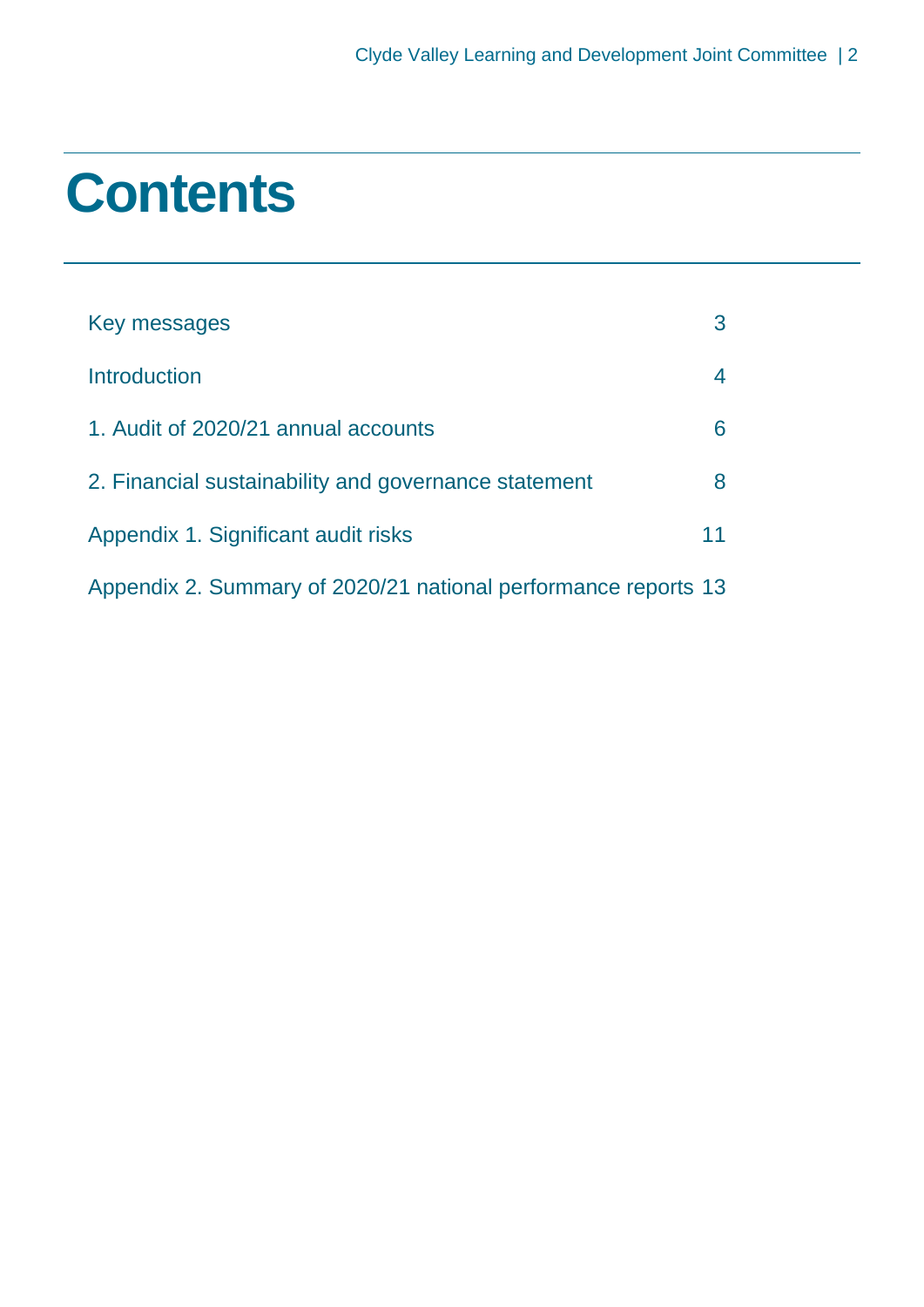## <span id="page-2-0"></span>**Key messages**

#### **2020/21 annual accounts**

**1** An unqualified independent auditor's report has been issued for the 2020/21 annual accounts.

#### **Financial sustainability and governance statement**

- **2** Through the continued support from member authorities, the Joint Committee's financial position is sustainable for the foreseeable future.
- **3** A review of reserves will be undertaken and reported to the Joint Committee in due course.
- **4** Governance arrangements were effective in 2020/21. The Joint Committee's annual governance statement is consistent with the financial statements and complies with applicable guidance.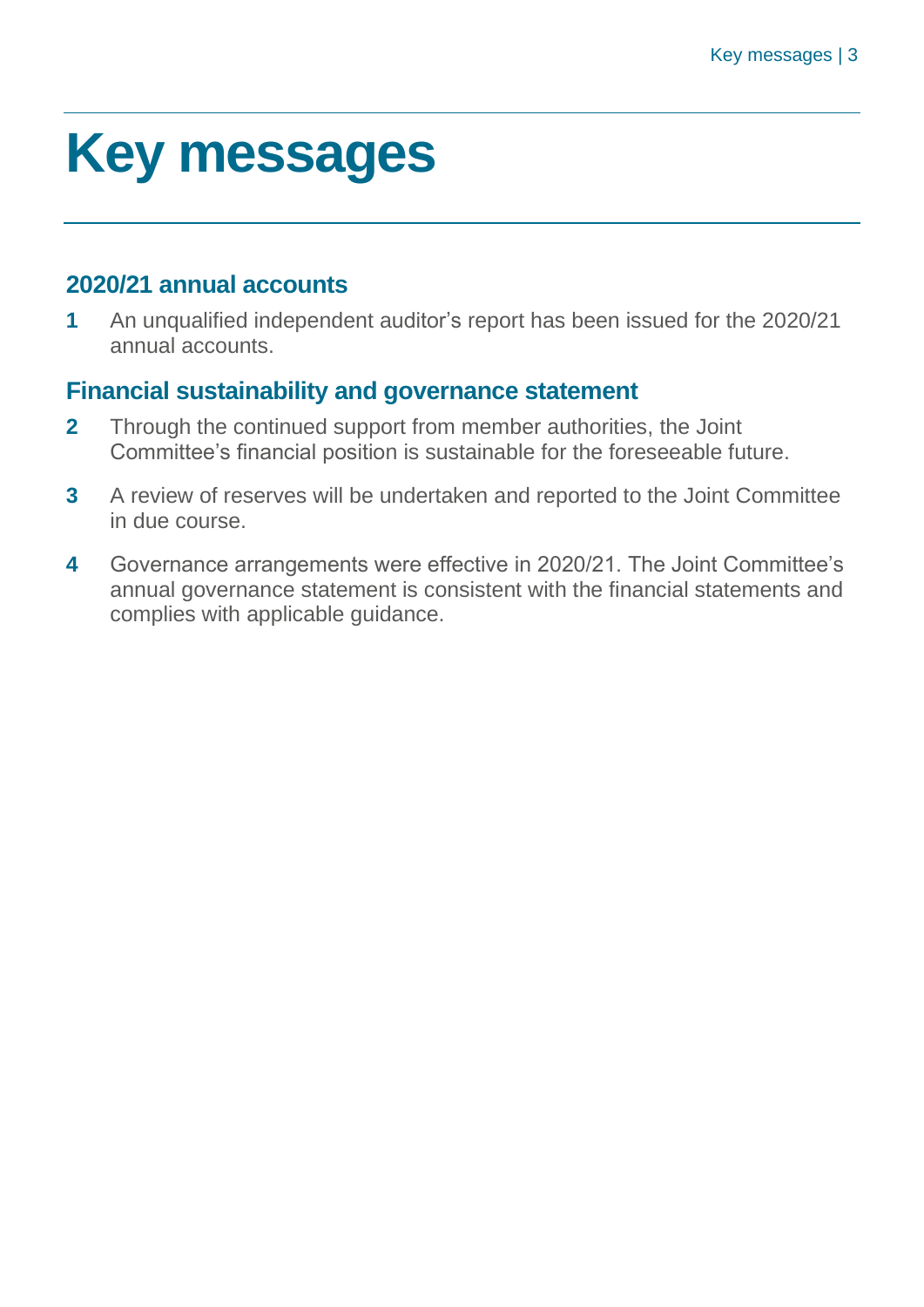### <span id="page-3-0"></span>**Introduction**

**1.** The scope of our audit was set out in our 2020/21 [annual audit plan](https://www.audit-scotland.gov.uk/uploads/docs/report/2021/aap_2021_clyde_valley_learning.pdf) presented to the February 2021 meeting of the Joint Committee.

- **2.** This report sets out our findings from:
	- the audit of the annual accounts
	- consideration of the Joint Committee's financial sustainability and governance statement.

#### **Responsibilities and reporting**

**3.** The management of the Joint Committee, has responsibility for:

- preparing financial statements which give a true and fair view.
- putting in place proper arrangements for the conduct of its affairs.
- maintaining proper accounting records and appropriate governance arrangements.

**4.** Our responsibilities, as independent auditor appointed by the Accounts Commission, are established by the Local Government (Scotland) Act 1973, the [Code of Audit Practice 2016](https://www.audit-scotland.gov.uk/report/code-of-audit-practice-2016) and supplementary guidance and International Standards on Auditing in the UK. We undertake our audit in accordance with International Standards on Auditing, and the auditing profession's ethical guidance.

**5.** At the conclusion of our audit, we provide an independent auditor's report for inclusion in the annual accounts.

**6.** Audit Scotland's Code of Audit Practice 2016 includes provisions relating to the audit of small bodies. Where the application of the full wider audit scope is judged by auditors not to be appropriate to an audited body then annual audit work can focus on the financial sustainability of the body and the disclosures in the governance statement. In our 2020/21 annual audit plan we conveyed our intention to apply the small body provisions to the 2020/21 audit of the Joint Committee's annual accounts.

**7.** Best Value is about ensuring that there is good governance and effective management of resources, with a focus on improvement, to deliver the best possible outcomes for citizens. As we have applied the Code of Audit Practice small body provisions to the audit of the Joint Committee our wider scope responsibilities do not fully apply. Our Best Value work is limited to our audit work on financial sustainability and the governance statement.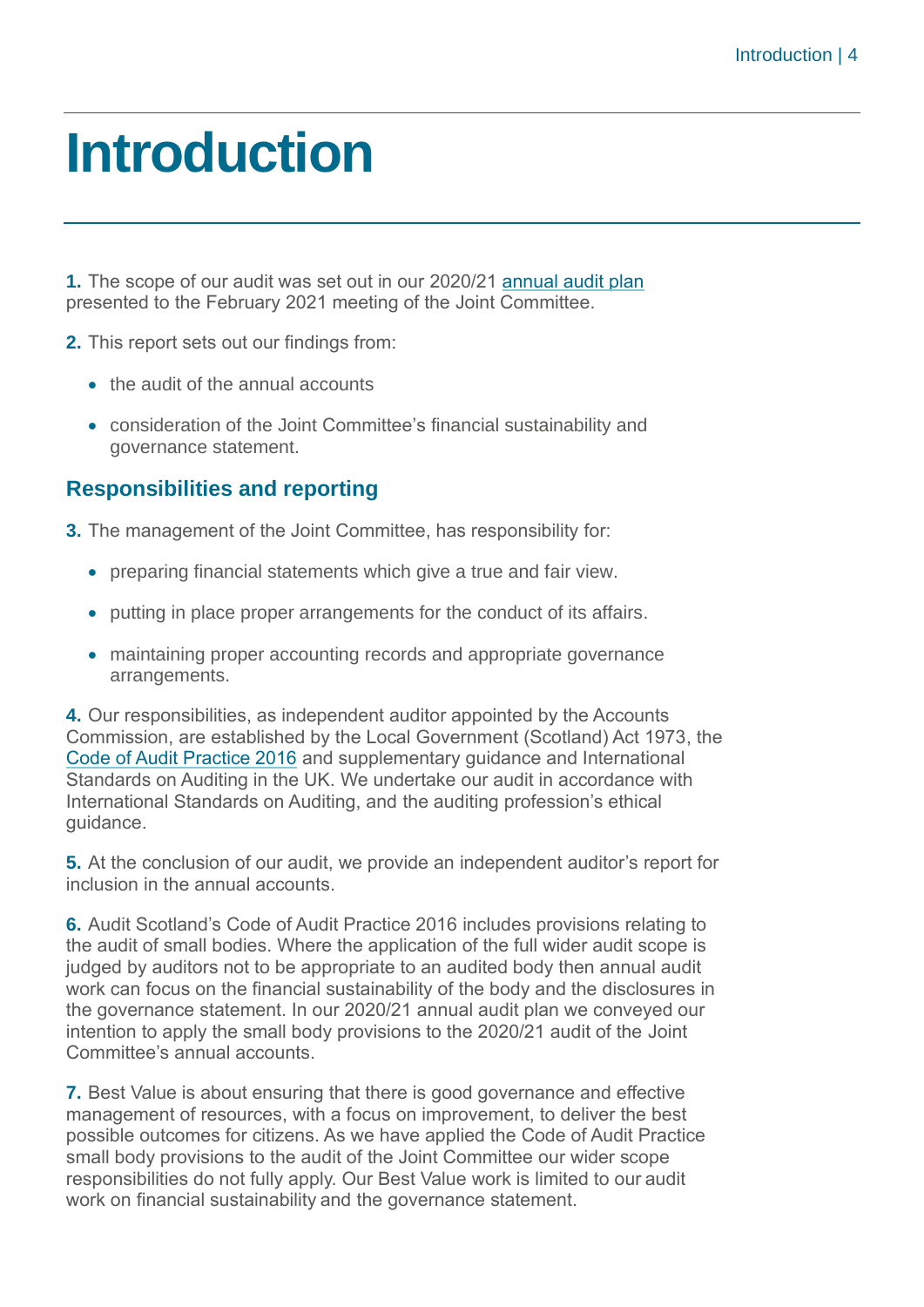**8.** This report raises matters from our audit. Weaknesses or risks identified are only those which have come to our attention during our normal audit work and may not be all that exist. Communicating these does not absolve management from its responsibility to address the issues we raise and to maintain adequate systems of control.

#### **Adding value through the audit**

**9.** In addition to our primary responsibility of reporting on the annual accounts we seek to add value to the Joint Committee by identifying areas for improvement and by recommending and encouraging good practice. In so doing, we aim to help the organisation promote improved standards of governance, better management and decision making, and more effective use of resources.

#### **Auditor Independence**

**10.** Auditors appointed by the Accounts Commission or Auditor General must comply with the Code of Audit Practice and relevant supporting guidance. When auditing the annual accounts auditors must comply with professional standards issued by the Financial Reporting Council and those of the professional accountancy bodies.

**11.** We can confirm that we comply with the Financial Reporting Council's Ethical Standard. We can also confirm that we have not undertaken any nonaudit related services and therefore the 2020/21 audit fee of £1,960 as set out in our annual audit plan, remains unchanged. We are not aware of any relationships that could compromise our objectivity and independence.

**12.** This report is addressed to both members of the Joint Committee and the Controller of Audit and will be published on Audit Scotland's website [www.audit](http://www.audit-scotland.gov.uk/)[scotland.gov.uk](http://www.audit-scotland.gov.uk/) in due course.

**13.** We would like to thank the management and staff who have been involved in our work for their cooperation and assistance during the audit.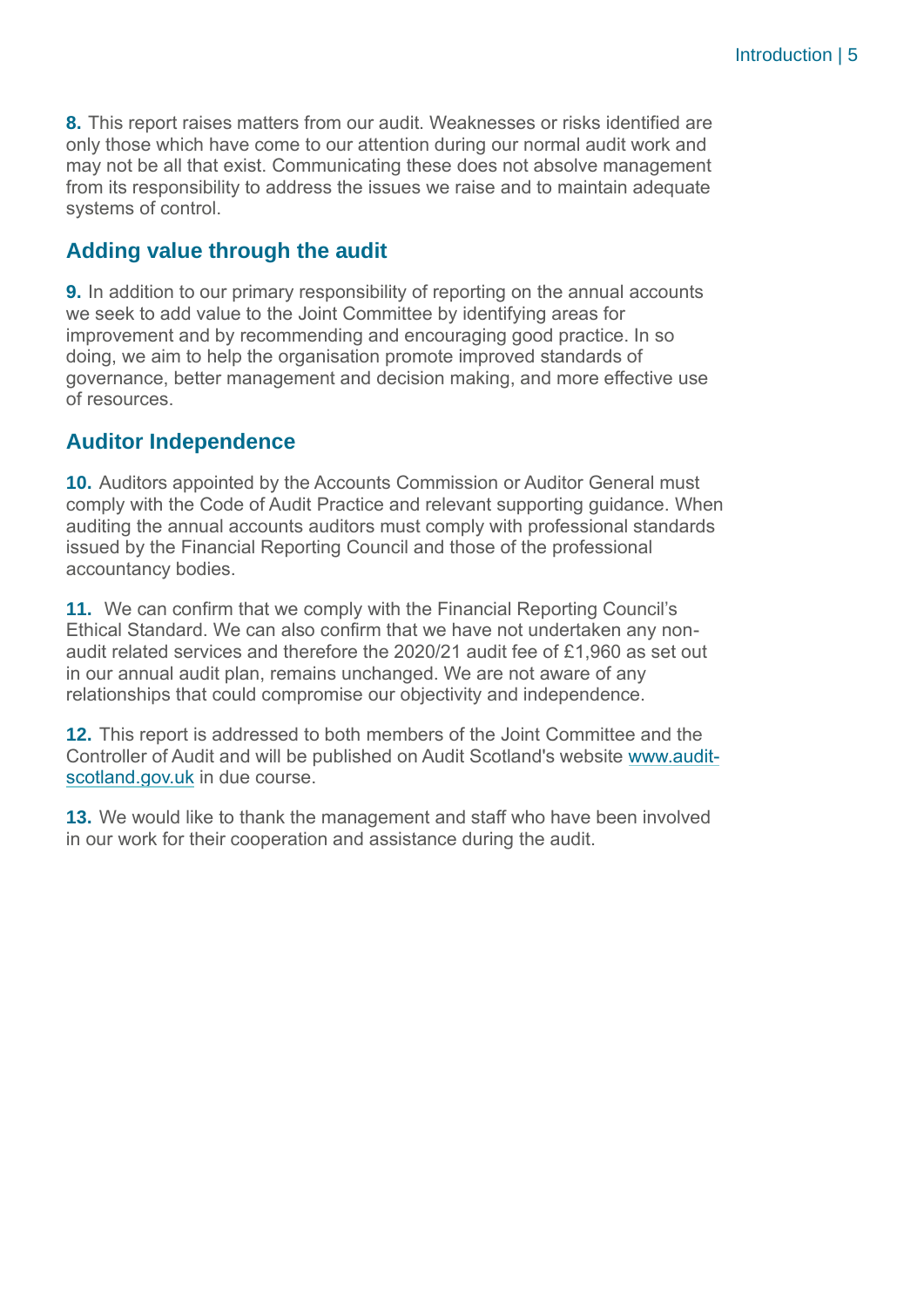# <span id="page-5-0"></span>**1. Audit of 2020/21 annual accounts**

#### **Key messages**

An unqualified independent auditor's report has been issued for the 2020/21 annual accounts.

#### **Our audit opinions on the annual accounts are unmodified**

**14.** The annual accounts for the year ended 31 March 2021 were approved for issue by the Joint Committee following its meeting on 13 September 2021.

**15.** We reported in the independent auditor's report that:

- the financial statements give a true and fair view and were properly prepared in accordance with relevant legislation and the Code of Practice on Local Authority Accounting in the UK.
- the management commentary and governance statement were consistent with the financial statements and properly prepared in accordance with relevant legislation.

**16.** We concluded that there were no matters upon which we are required to report, by exception, to the Accounts Commission.

#### **The unaudited annual accounts were submitted for audit in line with the agreed timetable**

**17.** Despite the ongoing restrictions caused by the Covid-19 pandemic, we received the unaudited annual accounts on 14 June 2021 in line with the agreed audit timetable. The annual accounts submitted for audit were of a satisfactory standard as were supporting working papers. Finance staff provided good support to the audit team which helped ensure the final accounts audit process ran smoothly.

#### **Our audit identified and addressed the risks of material misstatement**

**18.** The concept of audit risk is of central importance to our audit approach. During the planning stage of our audit, we identified a number of key audit risks which could impact on the annual accounts. We set out in our annual audit plan the audit work we proposed to undertake to secure appropriate levels of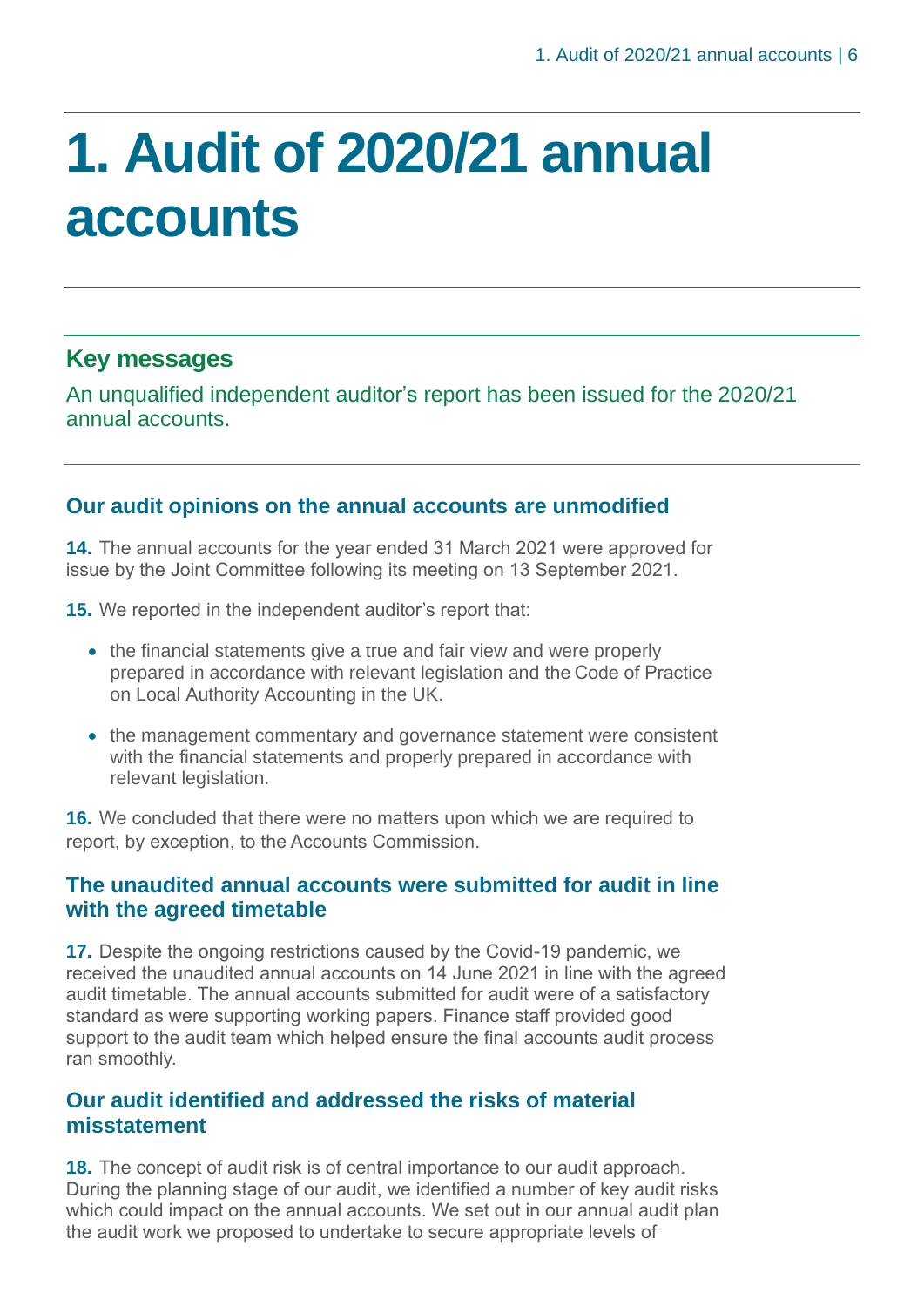assurance. [Appendix 1](#page-10-0) sets out the significant audit risks identified and how we addressed each risk in arriving at our opinion on the annual accounts.

#### **Our audit testing reflected the calculated materiality levels**

**19.** Materiality can be defined as the maximum amount by which auditors believe the annual accounts could be misstated and still not be expected to affect the perceptions and decisions of users of the annual accounts. The assessment of what is material is a matter of professional judgement. A misstatement or omission, which would not normally be regarded as material by value, may be important for other reasons (for example, an item contrary to law).

**20.** Our initial assessment of materiality for the annual accounts is undertaken during the planning phase of the audit. On receipt of the unaudited annual accounts, and following completion of audit testing, we reviewed our original materiality calculations and concluded that they remained appropriate. Our materiality levels are set out at [exhibit 1.](#page-12-0)

### **Exhibit 1**

Materiality levels

| <b>Materiality level</b>   | <b>Amount</b> |
|----------------------------|---------------|
| Overall materiality        | £1,900        |
| Performance materiality    | £1,400        |
| <b>Reporting threshold</b> | £100          |

Source: Audit Scotland

#### **Misstatements**

**21.** There were no material adjustments to the unaudited annual accounts arising from our audit.

#### **Significant findings from the audit (ISA 260)**

**22.** International Standard on Auditing (UK) 260 requires us to communicate significant findings from the audit to those charged with governance. There are no significant findings to report.

#### **Follow up of prior year recommendations**

**23.** There were no actions raised in our [2019/20 annual audit report.](https://www.audit-scotland.gov.uk/report/clyde-valley-learning-and-development-joint-committee-annual-audit-201920)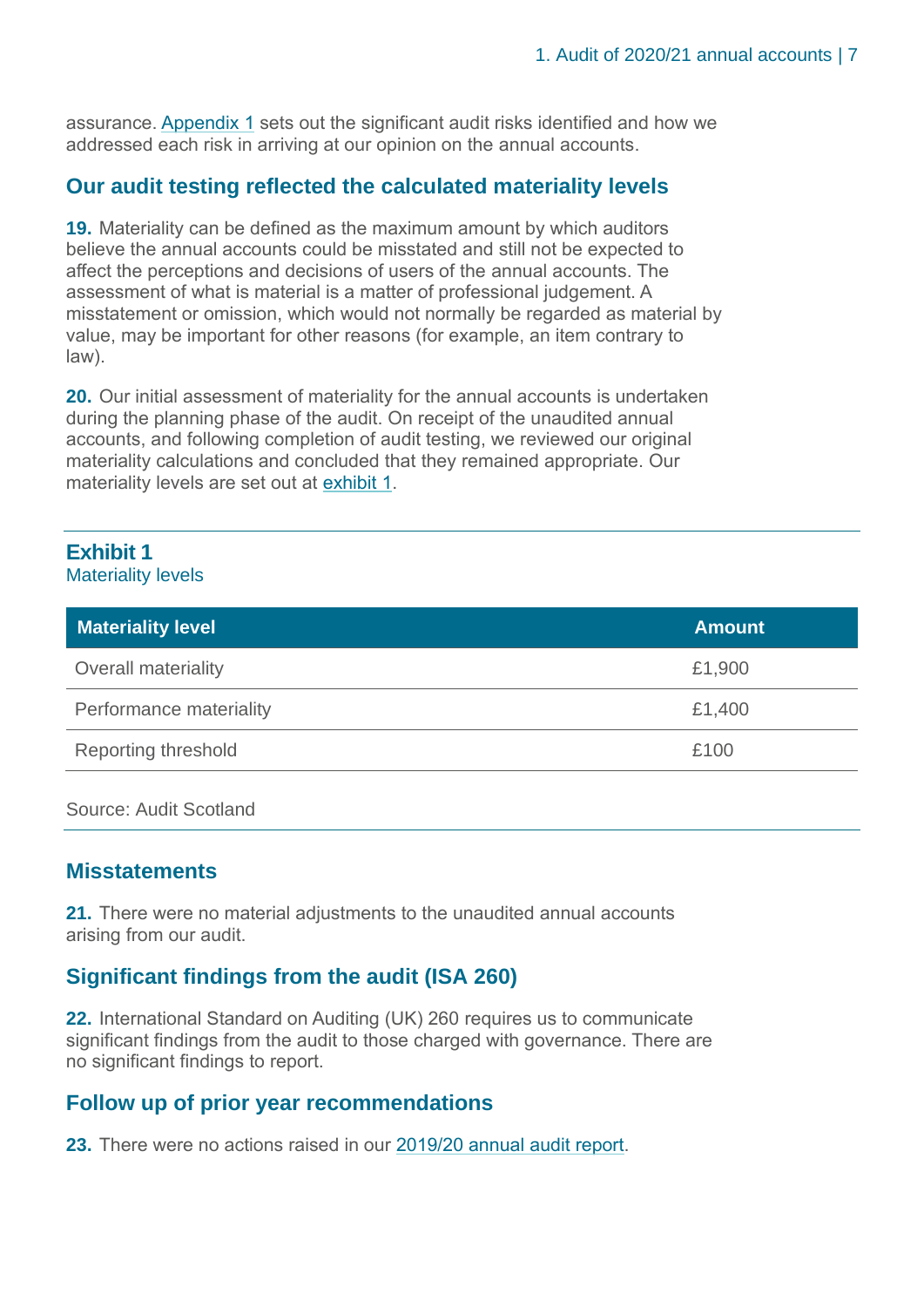# <span id="page-7-0"></span>**2. Financial sustainability and governance statement**

#### **Key messages**

Through the continued support from member authorities, the Joint Committee's financial position is sustainable for the foreseeable future.

A review of reserves will be undertaken and reported to the Joint Committee in due course.

Governance arrangements were effective in 2020/21. The Joint Committee's annual governance statement is consistent with the financial statements and complies with guidance.

#### **The Joint Committee reported an underspend of £2,000 against its 2020/21 budget**

**24.** The Joint Committee secured contributions totalling £83,000 from the member authorities towards the running costs for 2020/21. As the administering authority, South Lanarkshire Council is responsible for managing the Joint Committee's running costs within the allocated budget.

**25.** Income and expenditure for the year are reported respectively as £97,000 and £95,000. The £2,000 underspend against running costs has been added to the Joint Committee's general fund reserve, bringing the total balance held to £30,000.

#### **Through the continued support from member authorities, the Joint Committee's financial position is sustainable for the foreseeable future**

**26.** The Covid-19 disruption has had a significant impact across the public sector. The Joint Committee recognises that it also represents an opportunity to innovate training delivery. Through its partnership working and the e-learning Sub-Group, the Joint Committee is continuing to focus on maximising the opportunities to share resources and develop best practice with regards to online learning.

**27.** The Joint Committee's sustainability is dependent on participating councils' continued support. The Joint Committee has so far secured contributions totalling £84,000 from the member authorities towards the running costs of the project for 2021/22. There is evidence that participating councils will continue to support the existence of the Joint Committee for the foreseeable future.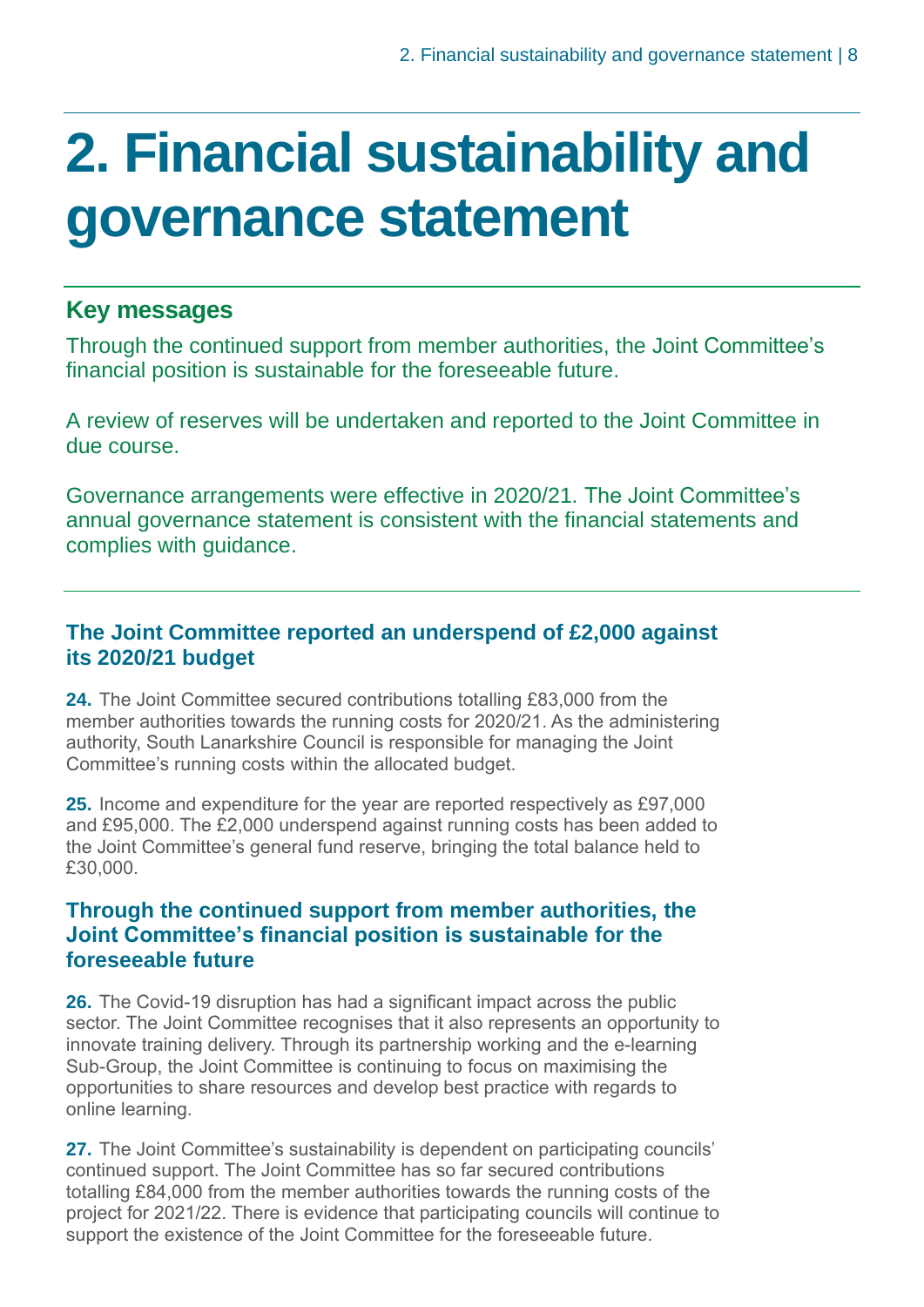#### **A review of reserves will be undertaken and reported to the Joint Committee in due course**

**28.** The CIPFA Local Authority Accounting Panel (LAAP) bulletin 99 provides guidance on the establishment and maintenance of reserves. The bulletin notes that reserves are generally held for the following main purposes:

- A working balance to help cushion the impact of uneven cash flows and avoid unnecessary temporary borrowing.
- A contingency to mitigate the impact of unexpected events or emergencies.
- A means of building up funds to meet known or predicted requirements.

**29.** As at 31 March 2021 the Joint Committee's general fund stands at £30,000 (31 March 2020 £28,000). The reserve has doubled over the past two years.

**30.** The guidance does not prescribe a level of reserves but places the responsibility on the 'chief financial officer' to advise the Joint Committee on the creation and levels of reserves appropriate to the Joint Committee's circumstances. Management have advised that discussions are ongoing around the potential use of reserves in 2021/22. We are also aware that there will be a statement on the adequacy of reserves included in the 2022/2023 budget strategy paper. Members should take the opportunity to consider the appropriateness of the plans for the reserves held by the Joint Committee.

#### **Governance arrangements were effective in 2020/21. The Joint Committee's annual governance statement is consistent with the financial statements and complies with guidance**

**31.** South Lanarkshire Council, as host authority, provides support in some key areas of business, particularly in finance, legal and information technology. As part of our audit, we reviewed the high-level controls in a number of the systems used by South Lanarkshire Council for the processing and recording of transactions and the preparation of the financial statements of the Joint **Committee** 

**32.** Our overall conclusion was that the key controls within the council's main financial systems were operating satisfactorily, and no significant risks to the Joint Committee were identified.

**33.** In its annual governance statement, the Joint Committee has made appropriate disclosure of the impact Covid-19 has had on its governance arrangements. The statement provides assurance that there have been no changes to the governance arrangements in place except for the required changes made in response to the pandemic.

**34.** We concluded that the information in the annual governance statement is consistent with the financial statements and our knowledge of the Joint Committee's operations and was prepared in accordance with the CIPFA/SOLACE guidance: Delivering Good Governance in Local Government: Framework (2016).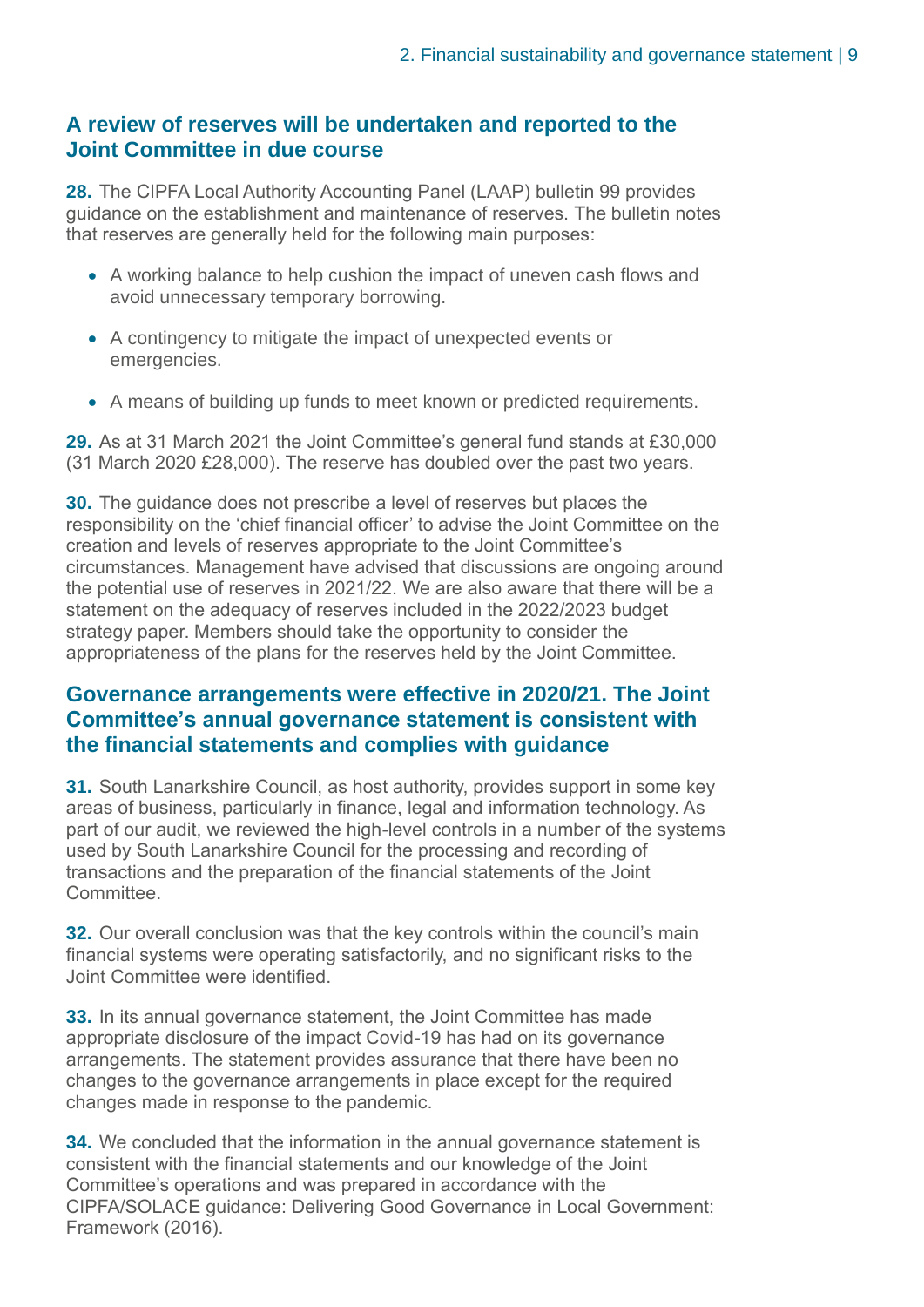**35.** All Joint Committee meetings were held remotely in 2020/21, via Microsoft Teams, with all meetings being quorate. To help maintain this high level of attendance, discussions have taken place as to the possibility that all meetings are held via Teams going forward.

#### **The Joint Committee's 2020/21 management commentary provides a good picture of its performance and operational activity for the year**

**36.** The management commentary is intended to expand upon and provide clarity and context to the information in the financial statements. Guidance emphasises that each body has scope for innovation and variation on how it "tells its story," the general principle is that it should provide "a fair, balanced and understandable" analysis of a body's performance to meet the needs of members and other stakeholders, including members of the public.

**37.** We concluded that the 2020/21 management commentary is consistent with our knowledge and experience of the organisation and presents a reasonable picture of the Joint Committee's performance.

#### **National performance reports**

**38.** Audit Scotland carries out a national performance audit programme on behalf of the Accounts Commission and the Auditor General for Scotland. National performance reports, published in 2020/21, which may be of interest to members are listed at [appendix 2.](#page-12-0)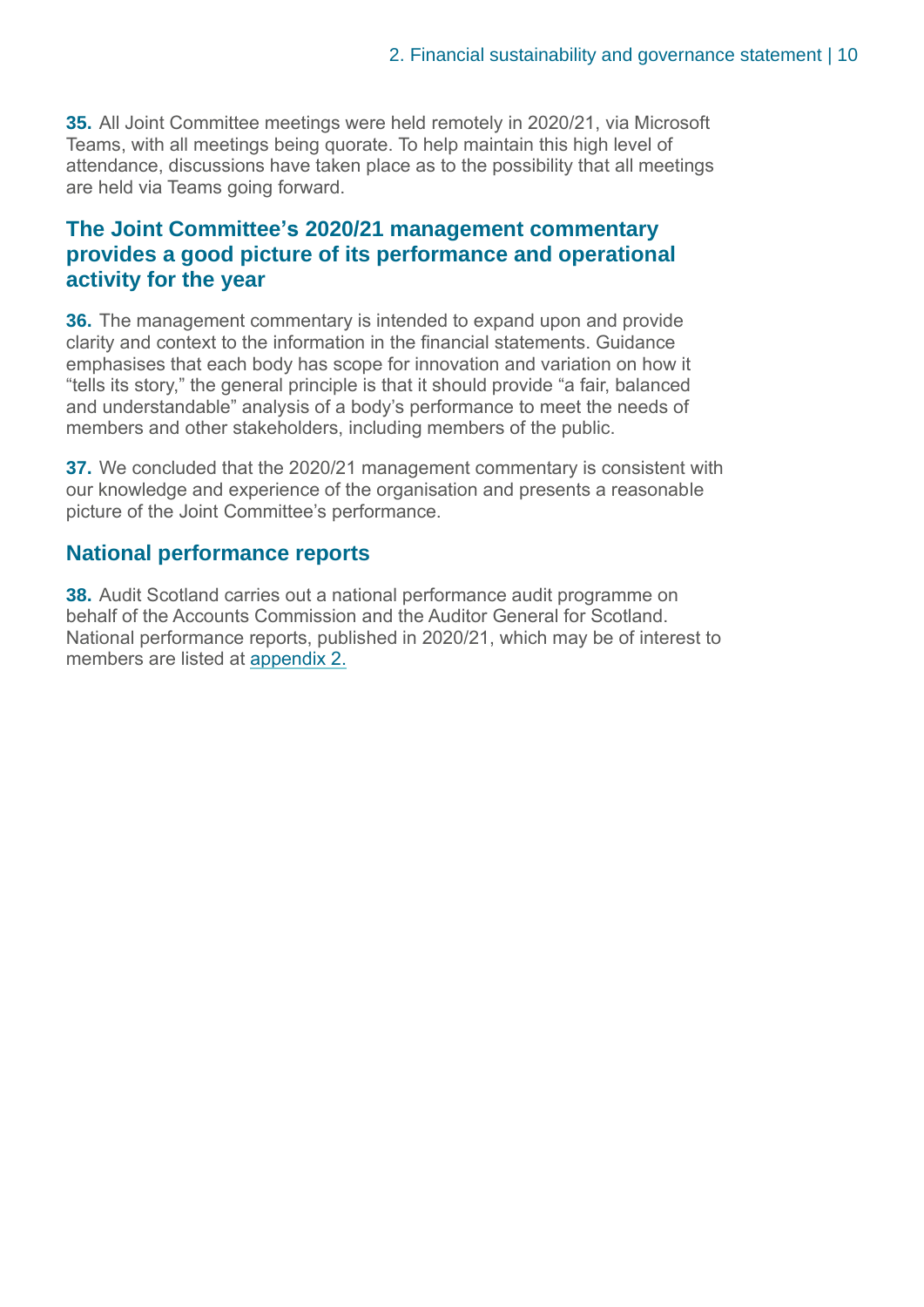# <span id="page-10-0"></span>**Appendix 1. Significant audit risks**

The table below sets out the audit risks we identified during our planning of the audit and how we addressed each risk in arriving at our conclusion.

#### **Risks of material misstatements in the financial statements**

| <b>Audit risk</b>                                                                                                                                                                                            | <b>Assurance procedure</b>                                                                                                                                                                     | <b>Results and conclusions</b>                                                                                                                                                                                                                       |
|--------------------------------------------------------------------------------------------------------------------------------------------------------------------------------------------------------------|------------------------------------------------------------------------------------------------------------------------------------------------------------------------------------------------|------------------------------------------------------------------------------------------------------------------------------------------------------------------------------------------------------------------------------------------------------|
| 1. Risk of management<br>override of controls<br>Auditing standards require<br>that audit work is planned to<br>consider the risk of<br>misstatement arising from the<br>management override of<br>controls. | Detailed testing of journal<br>entries.<br>Review of accounting<br>estimates.<br>Focused testing of accruals<br>and prepayments.<br>Evaluation of significant<br>transactions that are outside | <b>Results: Journal adjustments</b><br>were tested, and no<br>indications of management<br>override of controls were<br>found.<br>Judgements and estimations<br>applied were tested to<br>confirm they were appropriate<br>and reasonable. No issues |
|                                                                                                                                                                                                              | the normal course of<br>business.                                                                                                                                                              | were highlighted with the<br>judgements and estimates<br>applied.                                                                                                                                                                                    |
|                                                                                                                                                                                                              |                                                                                                                                                                                                | We tested accruals and<br>prepayments and confirmed<br>that income and expenditure<br>was properly accounted for in<br>the financial year.                                                                                                           |
|                                                                                                                                                                                                              |                                                                                                                                                                                                | We reviewed transactions<br>during the year $-$ no issues<br>highlighted of significant<br>transactions outside the<br>normal course of business.                                                                                                    |
|                                                                                                                                                                                                              |                                                                                                                                                                                                | <b>Conclusion: No issues were</b><br>identified from our work in<br>response to this risk.                                                                                                                                                           |
| 2. Risk for expenditure<br>fraud                                                                                                                                                                             | Detailed testing of<br>expenditure transactions                                                                                                                                                | <b>Results: We obtained</b><br>satisfactory explanations for                                                                                                                                                                                         |
| Auditing standards assert that<br>froud chould he procumed to                                                                                                                                                | focusing on the areas of<br>greatest risk.                                                                                                                                                     | any significant increases or<br>decreases in expenditure.                                                                                                                                                                                            |

fraud should be presumed to be a significant risk in any audit.

Analytical procedures on expenditure streams.

decreases in expenditure. Satisfactory results were

obtained from our testing of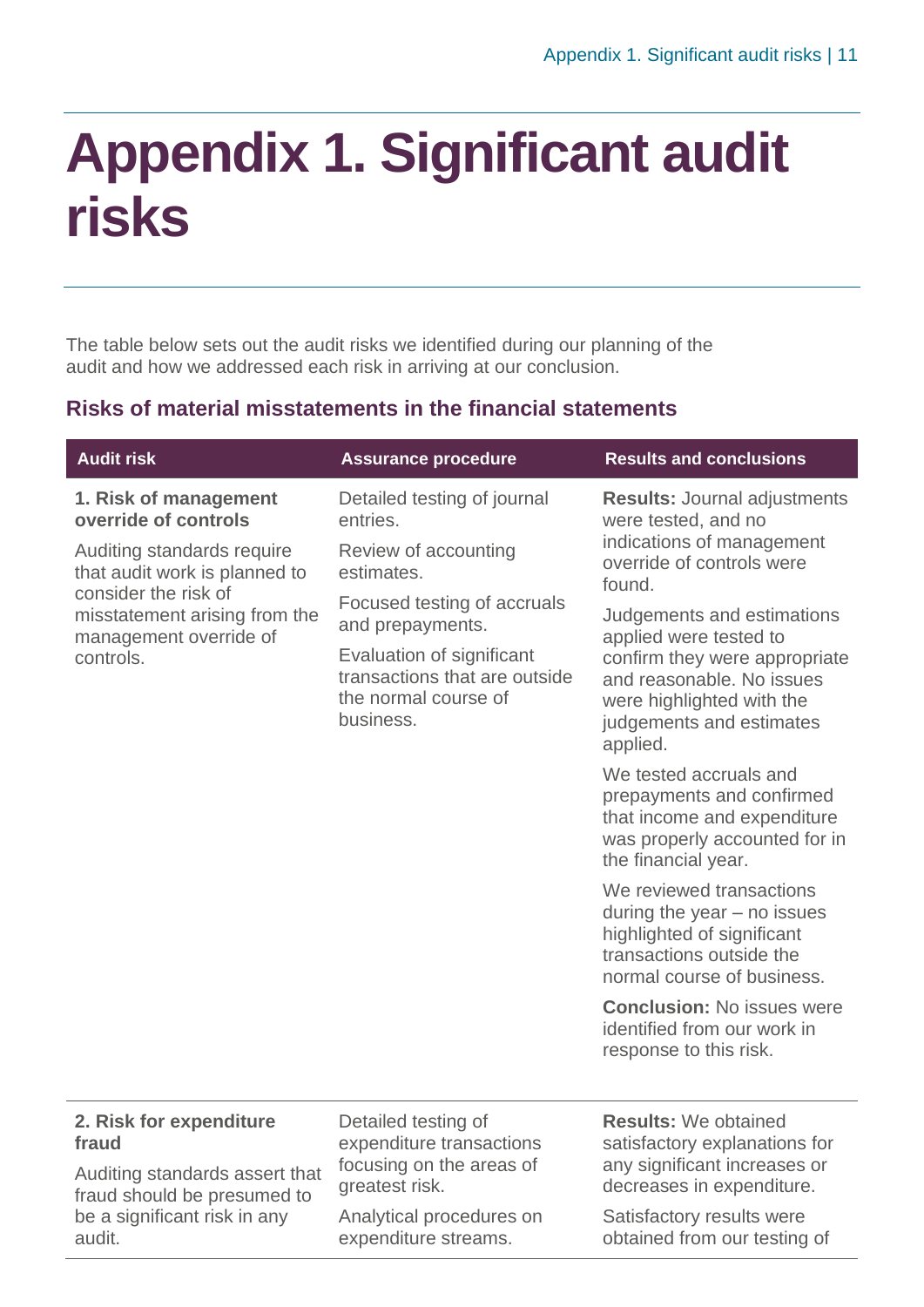| <b>Audit risk</b> | <b>Assurance procedure</b>                                       | <b>Results and conclusions</b>                                                                                                |
|-------------------|------------------------------------------------------------------|-------------------------------------------------------------------------------------------------------------------------------|
|                   | Focused testing on<br>expenditure around the cut-<br>off period. | expenditure transactions. Our<br>testing confirmed that<br>expenditure was accounted<br>for in the correct financial<br>year. |
|                   |                                                                  | <b>Conclusion: No issues were</b><br>identified from our work in<br>response to this risk.                                    |

#### **Risks identified from the auditor's wider responsibility under the Code of Audit Practice**

| <b>Audit risk</b>                                                                                                                                                                                                                                                                                                                                                                                  | <b>Assurance procedure</b>                               | <b>Results and conclusions</b>                                                                                                                    |
|----------------------------------------------------------------------------------------------------------------------------------------------------------------------------------------------------------------------------------------------------------------------------------------------------------------------------------------------------------------------------------------------------|----------------------------------------------------------|---------------------------------------------------------------------------------------------------------------------------------------------------|
| 3. Governance and<br>transparency<br>Each constituent council                                                                                                                                                                                                                                                                                                                                      | Attend committee meetings.<br>Review of meeting minutes. | <b>Results: Attendance at</b><br>committee meetings in 2021<br>have improved and minutes<br>have been published timely<br>following the meetings. |
| appoints a councillor to the<br>Joint Committee, Attendance                                                                                                                                                                                                                                                                                                                                        |                                                          |                                                                                                                                                   |
| at meetings by committee<br>members is poor. There is a<br>risk of insufficient scrutiny of<br>the Joint Committee's<br>operations. The minutes of<br>the most recent meeting<br>(September 2020) were not<br>published until January 2021.<br>Although this is a one-off<br>incident, there may be<br>perceived lack of<br>transparency where<br>publication of minutes are<br>subject to delays. |                                                          | <b>Conclusion: All committee</b><br>meetings were quorate in<br>2020/21.                                                                          |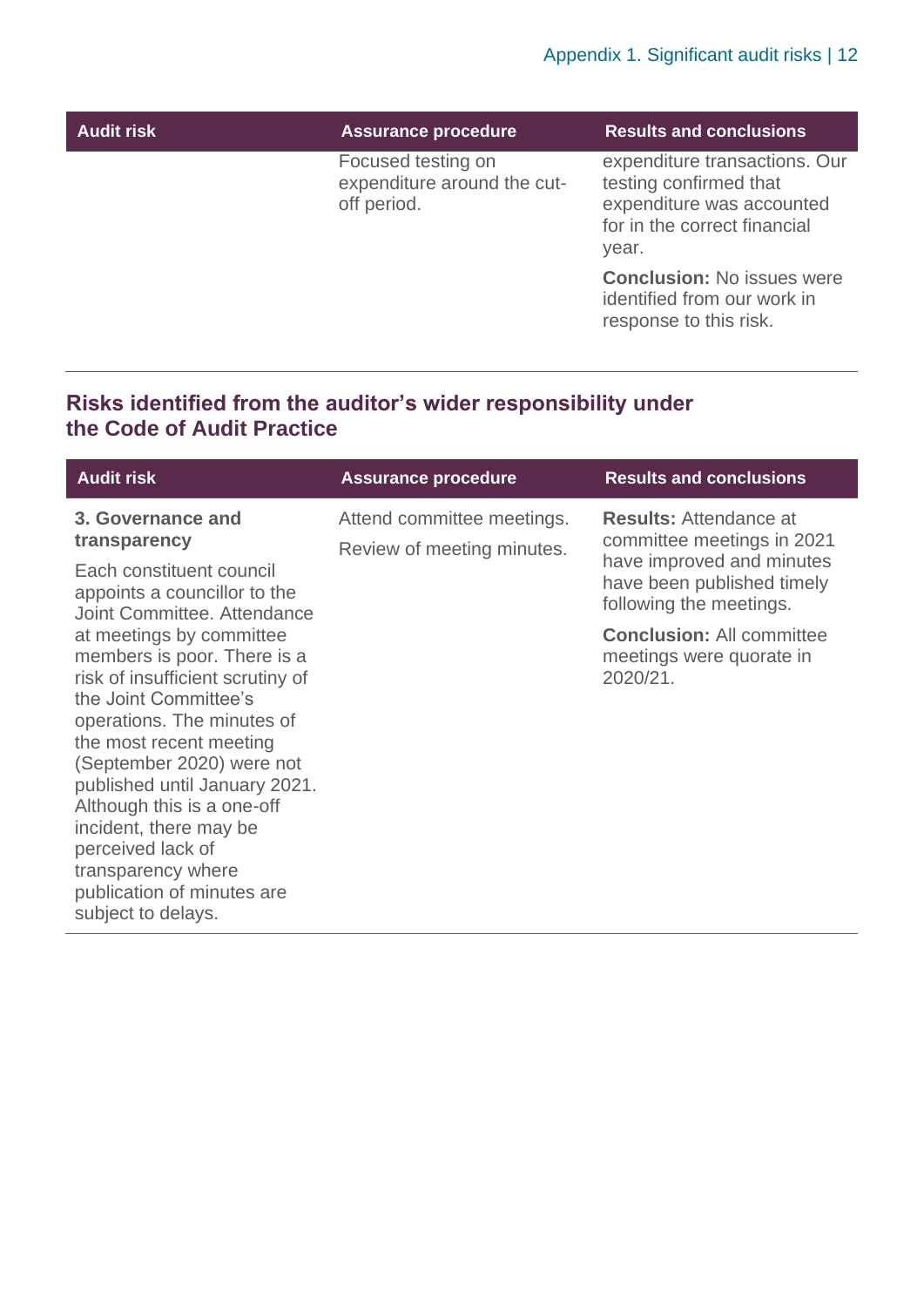### <span id="page-12-0"></span>**Appendix 2. Summary of 2020/21 national performance reports**

April [Affordable housing](https://www.audit-scotland.gov.uk/report/affordable-housing)

June [Highlands and Islands Enterprise: Management of Cairngorm mountain and](https://www.audit-scotland.gov.uk/report/highlands-and-islands-enterprise-management-of-cairngorm-mountain-and-funicular-railway)  [funicular railway](https://www.audit-scotland.gov.uk/report/highlands-and-islands-enterprise-management-of-cairngorm-mountain-and-funicular-railway)

[Local government in Scotland Overview 2020](https://www.audit-scotland.gov.uk/report/local-government-in-scotland-overview-2020)

July [The National Fraud Initiative in Scotland 2018/19](https://www.audit-scotland.gov.uk/report/the-national-fraud-initiative-in-scotland-201819)

**January** [Digital progress in local government](https://www.audit-scotland.gov.uk/report/digital-progress-in-local-government) [Local government in Scotland: Financial overview 2019/20](https://www.audit-scotland.gov.uk/report/local-government-in-scotland-financial-overview-201920)

February [NHS in Scotland 2020](https://www.audit-scotland.gov.uk/report/nhs-in-scotland-2020)

March [Improving outcomes for young people through school education](https://www.audit-scotland.gov.uk/report/improving-outcomes-for-young-people-through-school-education)